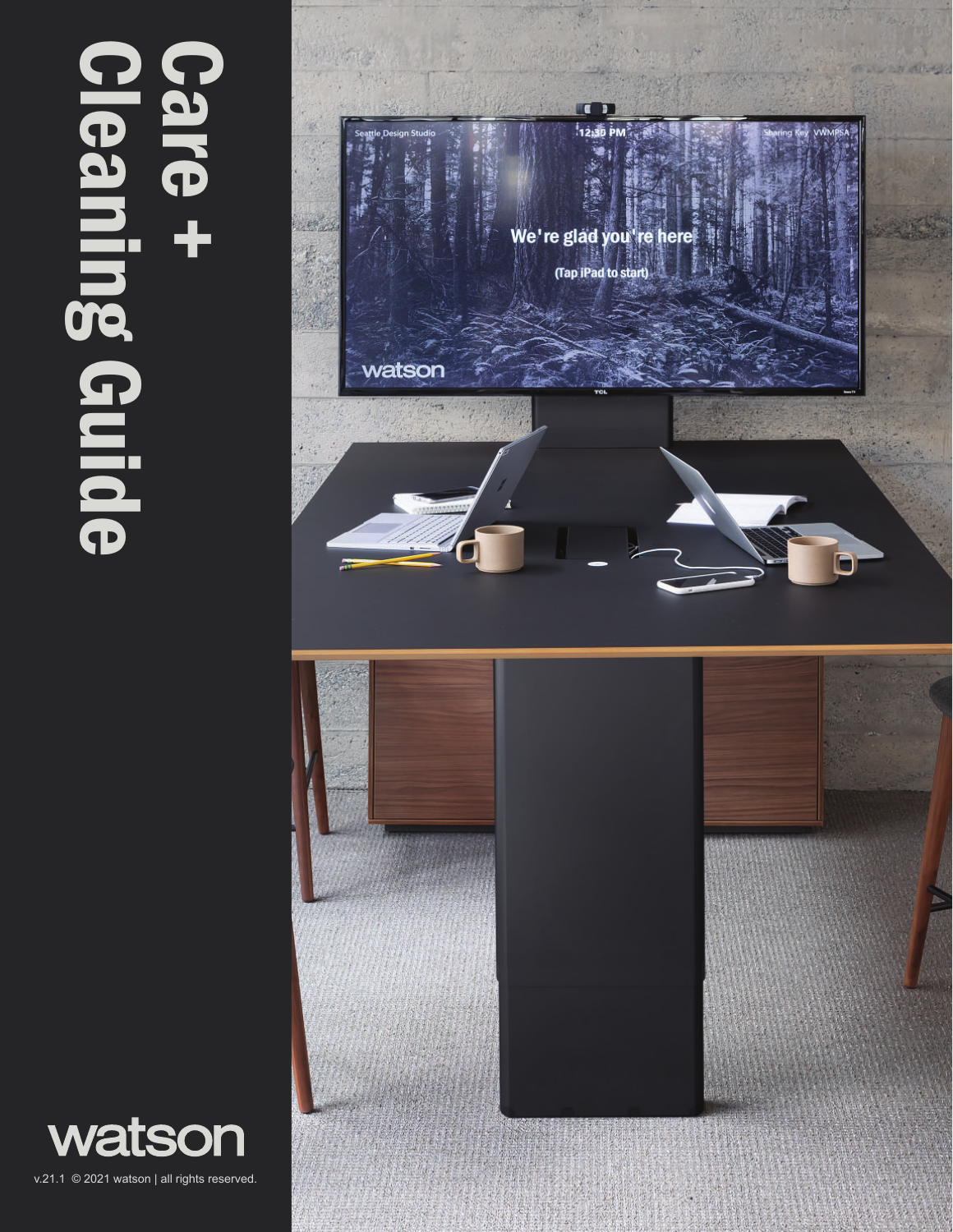

# CLEANING GUIDELINES

#### CLEANING ELECTRONICS Switches & boards

#### HARD SURFACES

Wilsonart/ All HPL Laminates Fenix NTM Laminates Wilsonart White Marketboard Steel Markerboard Craft Laminate Acrylic **Glass** Organic Hard Surfaces Forbo

# SOFT SURFACES

PET Fabrics Polyester Fabrics

- **Sprite**
- Drift
- Anchorage
- Rivet
- Nylon and Wool Synergy 66

# CLEANING ELECTRONIC COMPONENTS

- For disinfection, use a 70 percent isopropyl alcohol either as a wipe or add a small amount to a soft cloth.
- To avoid moisture damage, always spray alcohol based disinfectant on a microfiber cloth then wipe electronics.
- Avoid moisture penetrating any openings as this may damage electronic panels and switches
- Avoid spraying the cleaning agent or disinfectant directly on the electronic desk panels
- Cleaning agents and disinfectants must not be highly alkaline or acidic (pH value must be 6 to 8), and they must not contain bleach or chlorine
- Do not use hand sanitizer gel as a cleaning agent

## HARD SURFACES

## Wilsonart HPL Laminates

Use one of the following cleaning products (all recommended by Green Seal as safer options for use against Covid19)

- Clorox Healthcare Bleach Germicidal Cleaner (EPA #67619-12)
	- Wipe down surfaces thoroughly with wipe
- Clorox Commercial Solutions Hydrogen Peroxide Disinfecting Cleaner and Clorox Healthcare Hydrogen Peroxide Cleaner Disinfectant (EPA #67619-24)
	- Spray or wipe on surface and let sit for 1 min, wipe off with a paper towel or cloth
- Diversey's OXIVIR® TB Ready-to-Use Liquid (EPA #70627-56)
	- Spray on surface and let sit for 1 min, wipe off with a paper towel or cloth
- GOJO Industries PURELL Multi-Surface Disinfecting Cleaner, PURELL Multi Surface Disinfectant and PURELL Professional Surface Disinfectant (EPA #84368-1)
	- Spray or wipe on surface and let sit for 1 min, wipe off with a paper towel or cloth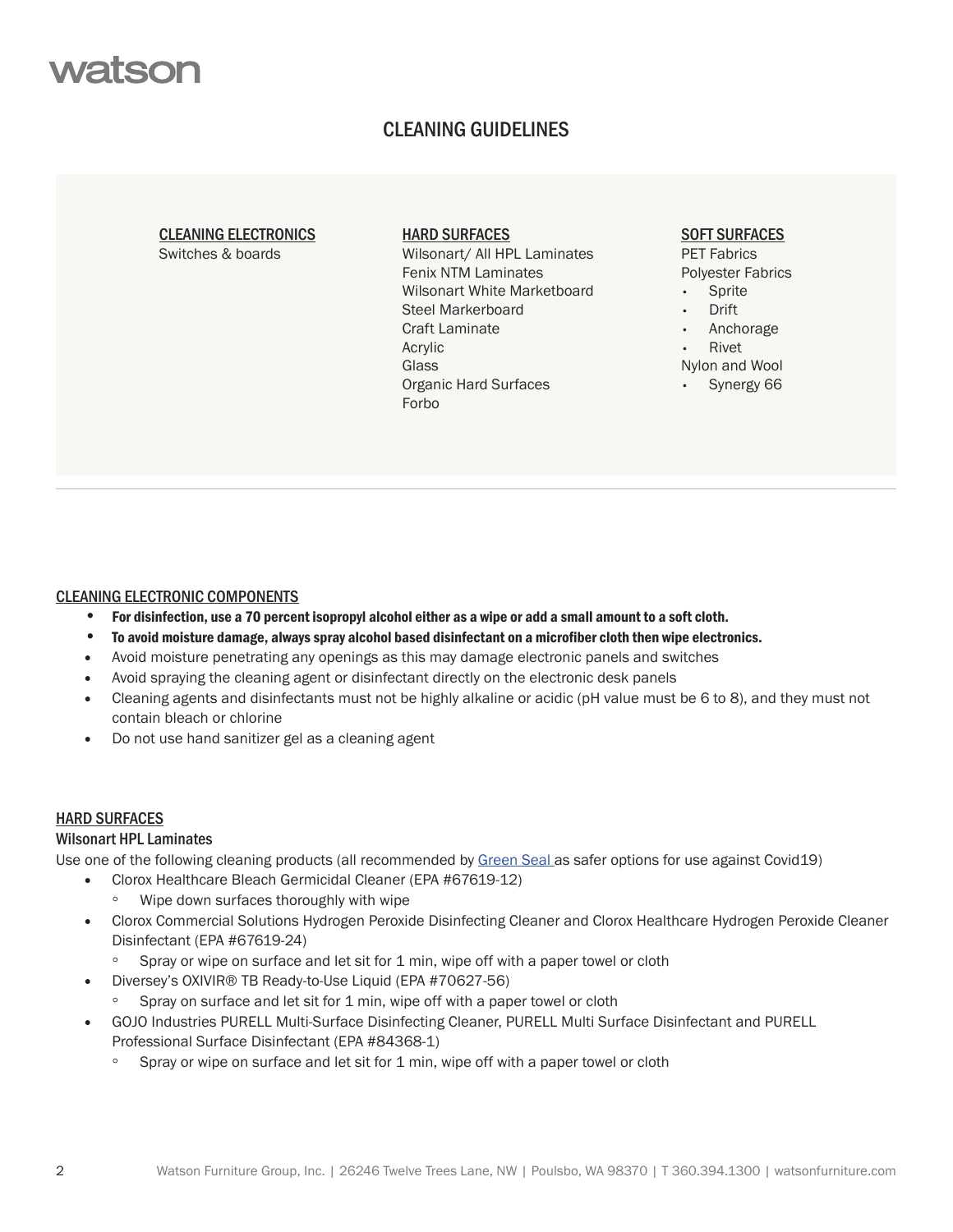# CLEANING GUIDELINES

# Wilsonart White Markerboard Laminate

- 91% Isopropyl Alcohol (EPA #73232-1)
	- Wipe down the surface with Isopropyl Alcohol using a microfiber cloth. Do not wipe off.

# Steel Markerboard

Best Practices for erasing and cleaning a Watson steel markerboard surface

- On a daily basis, erase markerboard surfaces with microfiber cloths or standard dry erase erasers. Cloths should be washed and erasers should be replaced on a regular basis.
- Because marker ink solvents naturally build up a residual film over time, it is recommended that the entire markerboard surface be thoroughly cleaned every month using any standard dry erase spray.
- Do NOT use non-dry erase cleaners, like Windex or Clorox, If household cleaning products are used by mistake, use a standard dry erase cleaner to restore performance.

Suggested process for removing stubborn ink spots

- When dry erase ink has been on a surface for an extended period of time, some spots may harden and become difficult to erase. To remove stubborn ink spots, dampen a microfiber cloth with water or use standard dry erase cleaner.
- Recommended markers for use on Watson steel markerboards
- Expo-branded markers are recommended for use on IdeaPaint surfaces.
- Because new markerbrands and formulas are continuously made available in the market, it is recommended to test the erasability of any ink in a small area.

Process for removing permanent marker

- IdeaPaint is a dry erase surface, so permanent markers should not be used.
- However, if a permanent marker is accidently used, try to remove with the following process: 1. Use a dry-erase marker to trace over any marks, then use a clean microfiber cloth to erase. Repeat as necessary.
	- 2. Use an isopropyl alcohol based whiteboard cleaner and a microfiber cloth to gently remove marks.

## Fenix NTM Laminates

- Clorox Healthcare Bleach Germicidal Cleaner (EPA #67619-12)
	- Wipe down surfaces thoroughly with wipe
- Clorox Commercial Solutions Hydrogen Peroxide Disinfecting Cleaner and Clorox Healthcare Hydrogen Peroxide Cleaner Disinfectant (EPA #67619-24)
	- Spray or wipe on surface and let sit for 1 min, wipe off with a paper towel or cloth
- Diversey's OXIVIR® TB Ready-to-Use Liquid (EPA #70627-56)
	- Spray on surface and let sit for 1 min, wipe off with a paper towel or cloth
- GOJO Industries PURELL Multi-Surface Disinfecting Cleaner, PURELL Multi Surface Disinfectant and PURELL Professional Surface Disinfectant (EPA #84368-1)
	- Spray or wipe on surface and let sit for 1 min, wipe off with a paper towel or cloth

# Craft Laminate

Craft laminate has the same characteristics as laminate, but we have not done extensive testing on the surface with cleaners. The Craft laminate does not have a decorative surface to hide any discoloration that may result from cleaners. We recommend applying to a small test area for best results using the laminate cleaners described above.

Forbo (cleaners must have a pH between 6.0 – 8.0)

- Buckeye Eco Neutral Disinfectant
	- https://www.buckeyeinternational.com/products/eco-proportioning/eco-neutral-disinfectant-e23-s23
- BTC 885 Neutral Disinfectant Cleaner- 256 (EPA #1839-167)